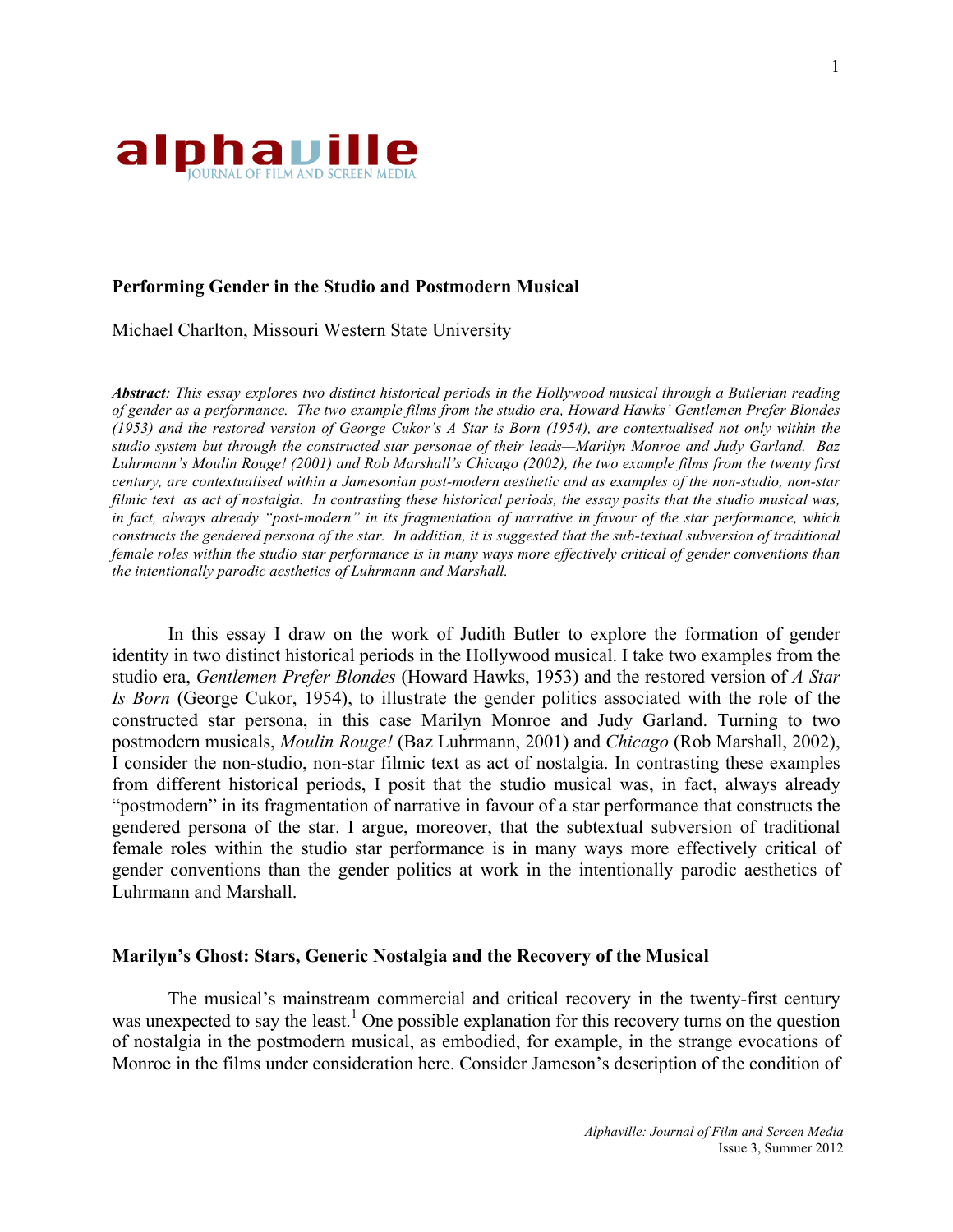postmodern art as the "waning of affect" and the consequent loss of authentic emotion in the decentred audience:

As for expression and feelings or emotions, the liberation, in contemporary society, from the older anomie of the centered subject may also mean, not merely a liberation from anxiety, but a liberation from every other kind of feeling as well, since there is no longer a self present to do the feeling. This is not to say that the cultural products of the postmodern era are utterly devoid of feeling, but rather that such feelings––which it may be better and more accurate to call "intensities"—are now free-floating and impersonal. (200)

Postmodern art is not lacking in emotion; rather, it evokes emotions that have no real object or purpose other than themselves and that do not connect to a single signifier. Jameson's postmodern "nostalgia film" abandons all notion of "historicity" and instead patently admits that the recreation of an era is simply "stylistic connotation, conveying 'pastness' by the glossy qualities of the image" (204). Understood in these terms, Luhrmann's gleeful inclusion of contemporary pop hits and Marshall's indifference to a realistic depiction of 1920s Chicago would be typical instances of postmodernism; the MTV-influenced style used by each director rejects even a stylistic evocation of the past in favour of imposing postmodern stylistic conventions that turn the past into the present.

All of this is undertaken against the backdrop of a perceived recovery of the musical genre from obsolescence. *Chicago* and *Moulin Rouge!* pay tribute to their older models in a particularly postmodern way: by dismantling them in order (presumably) to recover them. In his reading of both of these films, Dunne argues that they disarm a contemporary audience's dislike of the "artificial" musical with their non-realistic lapses into song and dance precisely by playing up how artificial they are; every song in *Chicago* is "presentational rather than representational" (that is, sung to an audience pictured within the film itself) in order to point out how unbelievable these moments are, thus, paradoxically, undermining an audience's urge to disbelieve (185). By making certain that every single moment feels synthetic, Luhrmann and Marshall find a postmodern glossiness capable of attracting that free-floating emotional response.

The evocation of Monroe has a similarly postmodern ring. It is important to note that the Monroe evoked by both directors is not really tied to any specific role. What matters, rather, is the complex system of signification with which her name has become equated. She is, at once, the archetypal Hollywood sex goddess and a meaningless cipher. There was, of course, no such person as "Marilyn Monroe"; she was a creation of the studio system and its publicity campaigns. As Harris notes, the studio consciously carried Monroe's "dumb blonde" persona over from her stereotypical roles in films to the "quotes and quips, known to the trade as Monroeisms" that appeared in interviews and magazine profiles (43). If she has become a camp icon since her death––the emblem of the naive sex kitten––she was constructed as such even during her career: "The image of the desirable playmate, which Monroe so exactly incarnated, is an image of female sexuality for men …. Part of what makes her desirable … is that her image does not insist on a female sexuality for itself" (Dyer, "Monroe" 86). Monroe's simplicity as a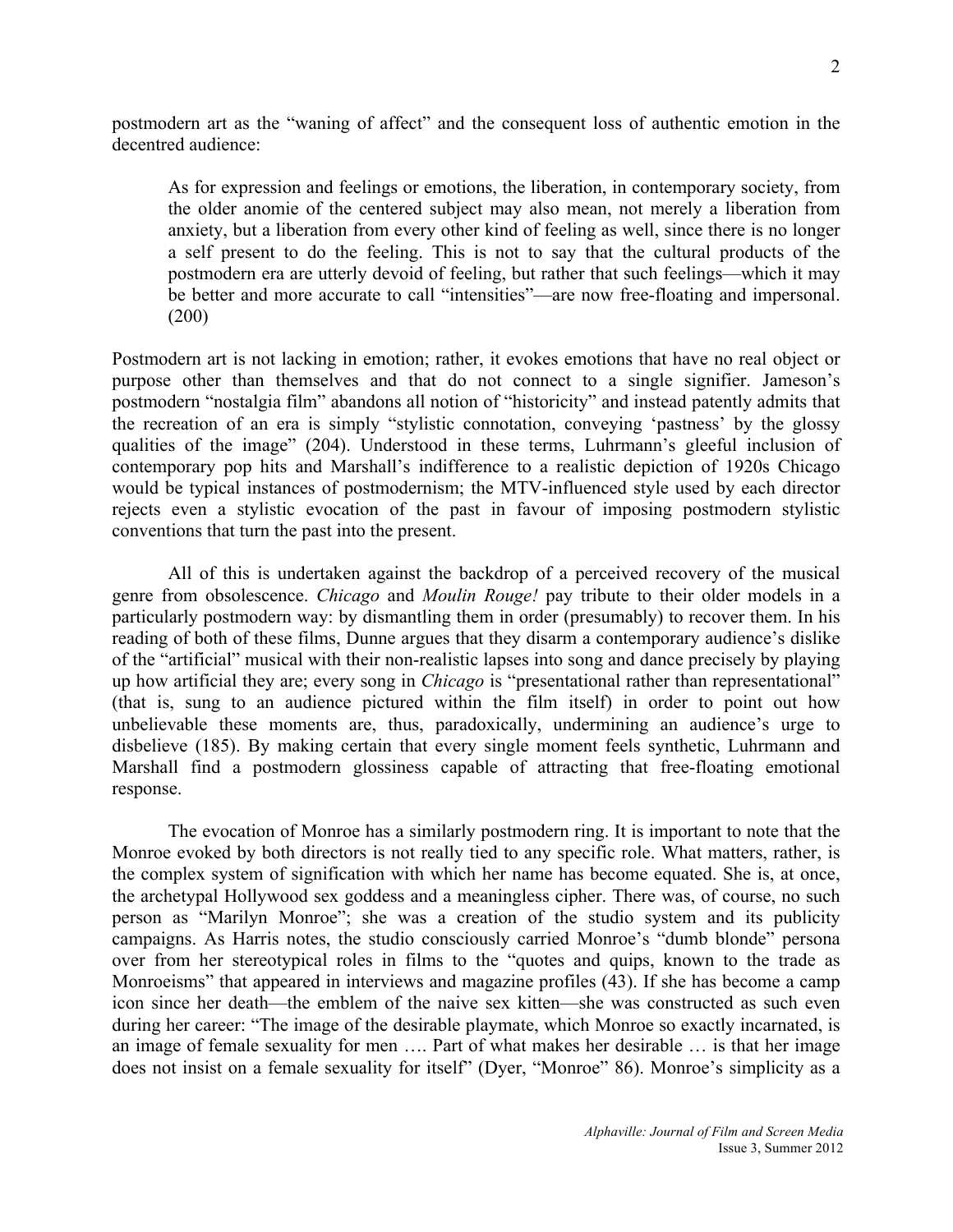signifier comes from this lack of response, this deliberate detachment not only from agency but from any responsibility for even itself.

Satine (Nicole Kidman) in *Moulin Rouge!* Plays Marilyn Monroe while singing, even during the intentionally ridiculous seduction scene inside the elephant, in which Monroe's breathy voice and sometimes exaggerated body language are evoked. Mechanisms of studio control forced Monroe to become nothing more than an image. In the postmodern era, the lack of studio control over an individual performer's career has had the interesting side effect of making the star persona less important or, conversely, of openly mocking it in order to market it (for example, Robert De Niro in *Analyze This* (Harold Ramis, 1999)). When Luhrmann and Marshall want to invoke a certain version of female sexuality, it is the image of the studio era to which they return. Kidman becomes nothing more than a screen on which to project a nostalgic/ironic ode to Monroe that simultaneously celebrates and mocks her exaggerated sexuality.

# **All That Sex: The Musical Number as Gender Performance**

The postmodern musical persistently strives for distanciation: the audience is continually reminded that nothing here is real, whether it be through the medium of Roxie's hallucinations in *Chicago* (which apparently include all of the musical sequences in the film) or the well-known pop songs, intentionally garish production design and play-within-a-play-within-a-play structure of *Moulin Rouge!*. Arguably, this is motivated by a general cultural dislocation and an ironic, postmodern love for the hyperboles of the form. Yet the studio musical was no less aware of its own artificiality and conventionality. Britton contextualises the issue in broader terms:

Popular American movies presuppose an enormously sophisticated intimacy with the conventions of genre––an intense awareness of the logic of this dramatic world as distinct from that one––and Hollywood works by encouraging a kind of institutional formalism which freezes a film as an instance of the categories it employs. The spectacle is naturalized not because its conventions are invisible, but because they are referred to themselves. (200)

Indeed, spectacle is the governing convention of the musical and it is mostly the musical numbers that are its vehicle. The "logic of this dramatic world" is as non-"naturalised" as it could possibly be, but the audience's foreknowledge of how the musical world operates allows them to accept the narrative developments of the particular case: the musical number. For its part, the musical number often does little to advance the plot or even tell us more than we already know about the psychology of the characters (by the time the lovers reach their duet, the audience already knows they are in love). It is accepted and even celebrated as the spectacular performance of the character which stops the story dead in its tracks for a few minutes and, in the star musical, it is the very reason that audiences have come to see the film.

Though Laing argues that the "pleasurable illusion" of the musical number lies in the audience's feeling that the number is the "spontaneous, improvisatory composition" of the character—even when the songs are not original to the film, as in *Moulin Rouge!*—it could be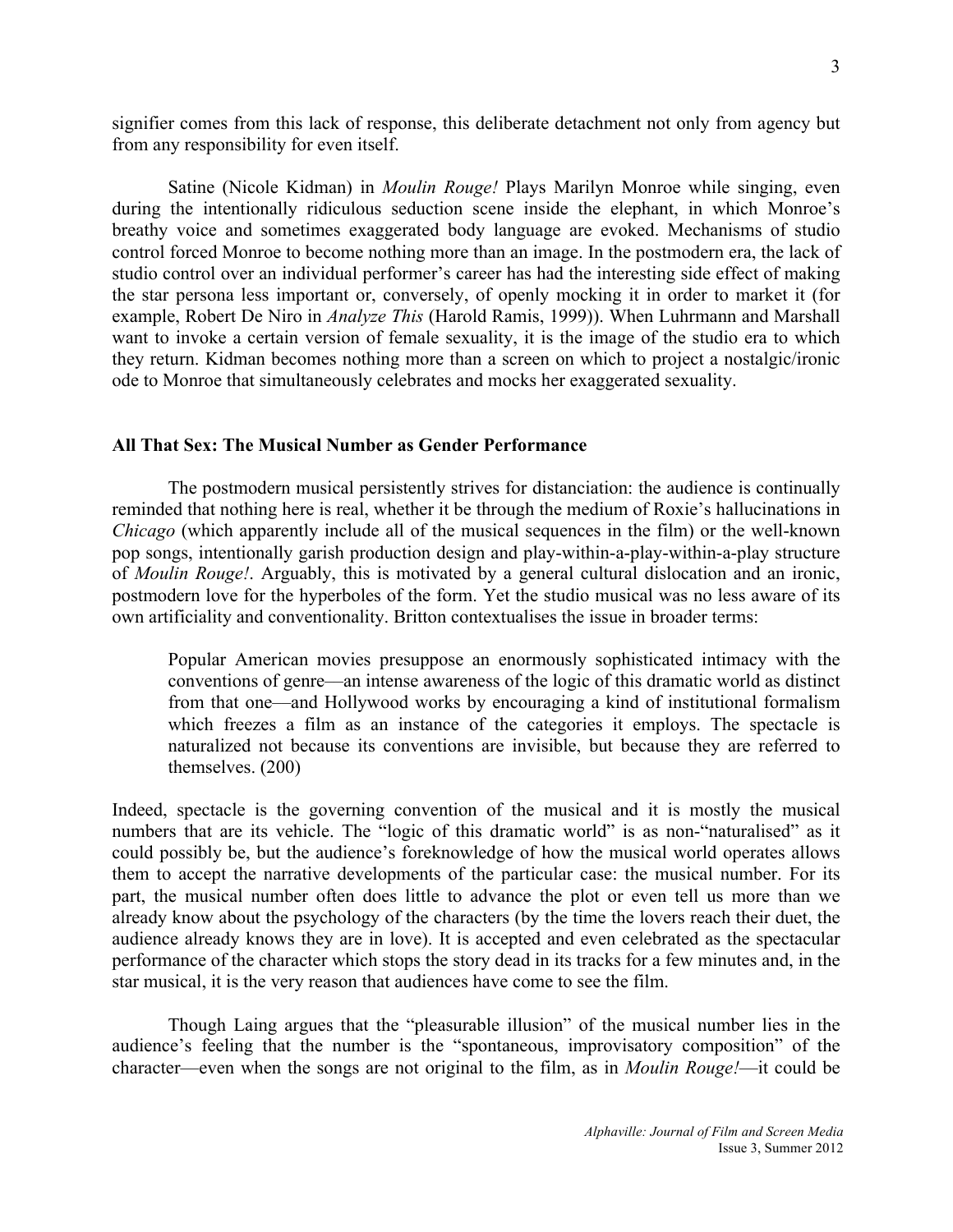argued that it is, conversely, the carefully choreographed, scripted and rehearsed performance that the audience embraces (8). Audiences come to see stars perform and tolerate the often tedious non-musical sequences because this is the price paid for spectacle. The musical film which focuses on the rise or fall of a female performer makes this audience desire all the more textual by turning the star into a star within the diegetic narrative as well as within the diegetic and non-diegetic music.

So, in many ways, the Hollywood studio musical was postmodern before the postmodern; it flaunted artificiality, style and the shattering of narrative structure in the place of spectacle. Stars are a central part of this, since star performers are not expected to play a character but rather themselves––Marilyn never disappears behind Lorelei Lee (the character she plays in *Gentlemen Prefer Blondes*); Lorelei Lee is Marilyn. (In this particular instance, *Chicago* and *Moulin Rouge!* are actually more classical in structure since, as non-star texts, their leading characters are presented as characters and not as cinematic icons or, rather, characters that are cinematic icons.) The emblem of the studio musical, the spectacular musical number, is accepted as a medium through which the star performer asserts his or her persona through song. In this way, the musical number is about constructing the identity of the star for the audience. Although this construction involves race, class, national identity and many other factors, within the conventional narrative of heterosexual romance the overwhelming identity markers are those of gender and sexuality. Monroe plays at being a sex kitten, an exaggerated femaleness which is almost drag. Garland in *A Star Is Born*, on the other hand, is constructed differently as a woman in her musical numbers, as I will argue later in the article, and gets to play more with the ambiguities of gender roles. But how might these constructions of gender and sexuality be understood in terms of contemporary feminist thought?

*Gender Trouble*, Judith Butler's now-canonical attack on essentialist and biological notions of gender, has surprisingly little to say about mass-cultural productions such as the Hollywood musical. Yet it is "production" and "performance" which are the key terms of her argument. According to Butler, gender identities are not natural, pre-supposed, or pre-existing but rather come to be through an imitation of imposed cultural norms:

And yet what determines the effect of realness is the ability to compel belief, to produce the naturalized effect. This effect is itself the result of an embodiment of norms, a reiteration of norms, an impersonation of a racial and class norm, a norm which is at once a figure, a figure of a body, which is no particular body, but a morphological ideal that remains the standard which regulates the performance, but which no performance fully approximates. ("Gender is Burning" 256)

Butler's notion of "realness" resembles Dyer's "construction of authenticity" in the star persona. Studio stars were created through an imitation of a pre-existing social stereotype; the persona is accepted as "real" because the star's body and its prescribed performances conform to such stereotypes. Thus, Monroe's body, for instance, becomes the "ideal" of the sex kitten, even though no one Monroe performance truly embodies this ideal.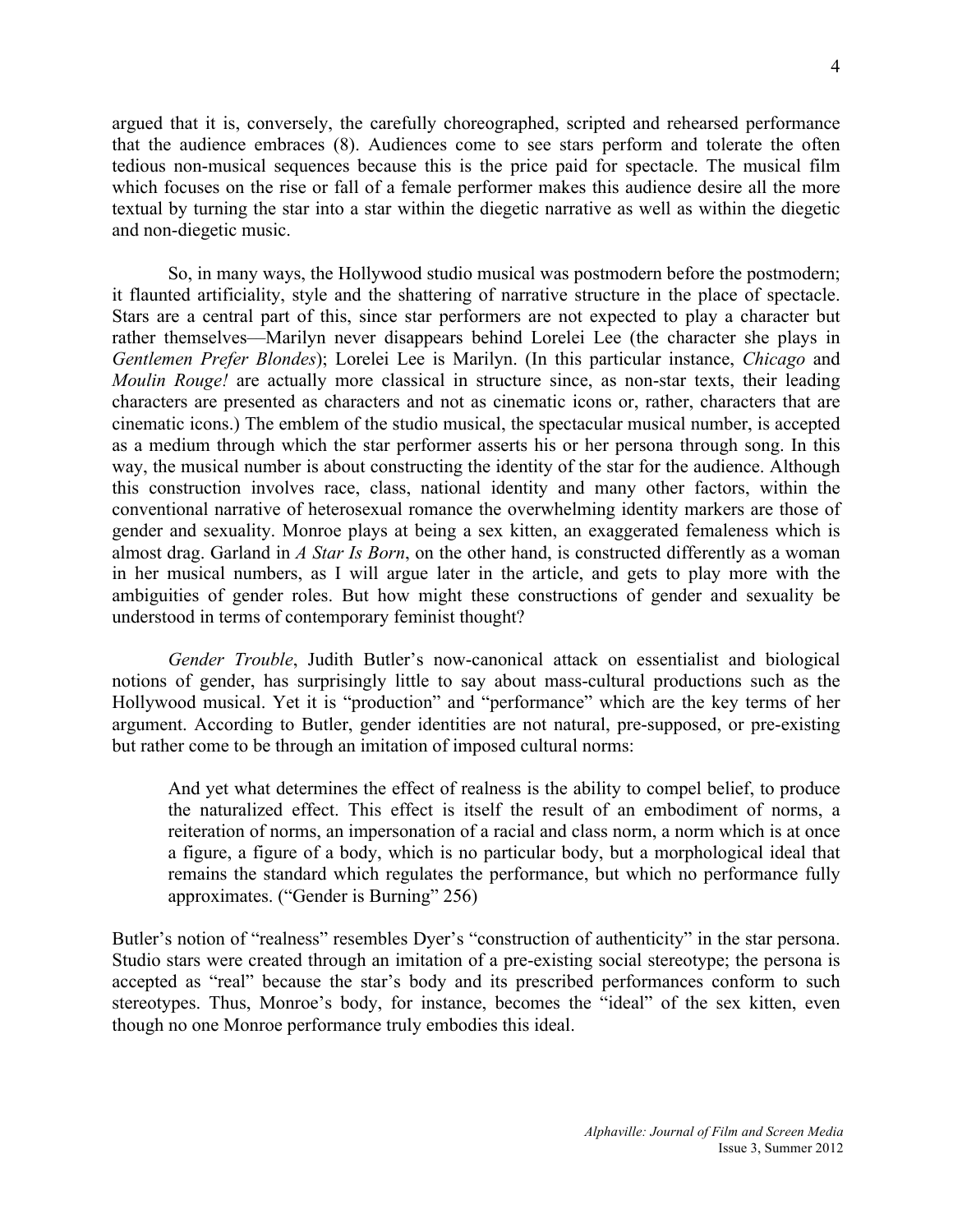Monroe is particularly relevant to a discussion of Butler's ideas because her embodiment of this gendered ideal is intentionally over-the-top and verges on parody, unlike Garland's, as I will argue in more detail below. For Butler, a parody of gender roles may be seen in patriarchal culture when the arbitrary nature of these roles is flaunted:

Indeed, the parody is of the very notion of an original; just as the psychoanalytic notion of gender identification is constituted by a fantasy of a fantasy, the transfiguration of an Other who is always already a 'figure' in that double sense, so gender parody reveals that the original identity after which gender fashions itself is an imitation without an origin. To be more precise, it is a production which, in effect—that is, in its effect—postures as an imitation. This perpetual displacement constitutes a fluidity of identities that suggests an openness to resignification and recontextualisation; parodic proliferation deprives hegemonic culture and its critics of the claim to naturalized or essentialist gender identities. (*Gender Trouble* 175–6)

Parody points out that what it is imitating does not, in fact, exist. There is no pre-existing ideal to which society has attached its gender conventions. Rather, gender conventions have come about because of an imposition of this ideal on the actual. The performative nature of this imposition opens itself up to parody, to a "resignification" that highlights the falsity and polyvalence of such performances. Yet it is to the construction of gender through the central performative moment of the musical that this argument returns. By actively cutting the performative number off from its tenuous connection to the narrative as a whole it can be seen how such performative numbers create the star personae they claim to represent. These star personae are inextricably linked to the construction of gender ideals.

### **Directors are a Girl's Best Friend: Cukor, Hawks and Feminist Film Criticism**

*Gentlemen Prefer Blondes* and *A Star Is Born* have peculiar reception histories. The first, a "dumb blonde" comedy constructed around a vapid sex symbol and directed by one of the most masculinist of studio directors, is generally praised by feminist critics. The second, a serious drama initiated by a fading yet well-respected female star and directed by a classical Hollywood women's director, is either ignored or denigrated by most feminist critics. Part of this has to do with the vagaries of auteurism, which has accepted Hawks into the auteurist canon but largely rejected Cukor (who directed *My Fair Lady* (1964), *It Should Happen to You* (1954), *Pat and Mike* (1952), *Adam's Rib* (1949), *Gaslight* (1944), *Born Yesterday* (1950), *Dinner at Eight* (1933), *The Philadelphia Story* (1940), *Camille*, (1936) and even part of *Gone With the Wind*  (1939) but has been denigrated as a studio journeyman). Part of it also has to do with a somewhat clichéd critical theory about comedy and melodrama—that comedy allows for parody and satire while melodrama enforces conformity and assimilation. This dichotomy is problematic to say the least; to defend their theory, critics are forced to read films like Douglas Sirk's intentionally overblown soap operas as, essentially, comedies in drag. Yet these are the terms under which *Gentlemen Prefer Blondes* and *A Star Is Born* are largely discussed. *Gentlemen Prefer Blondes*  has been one of the more curious recoveries of feminist film critics. Arbuthnot and Seneca celebrate the film as a rare example of a Hollywood musical in which women's pleasure is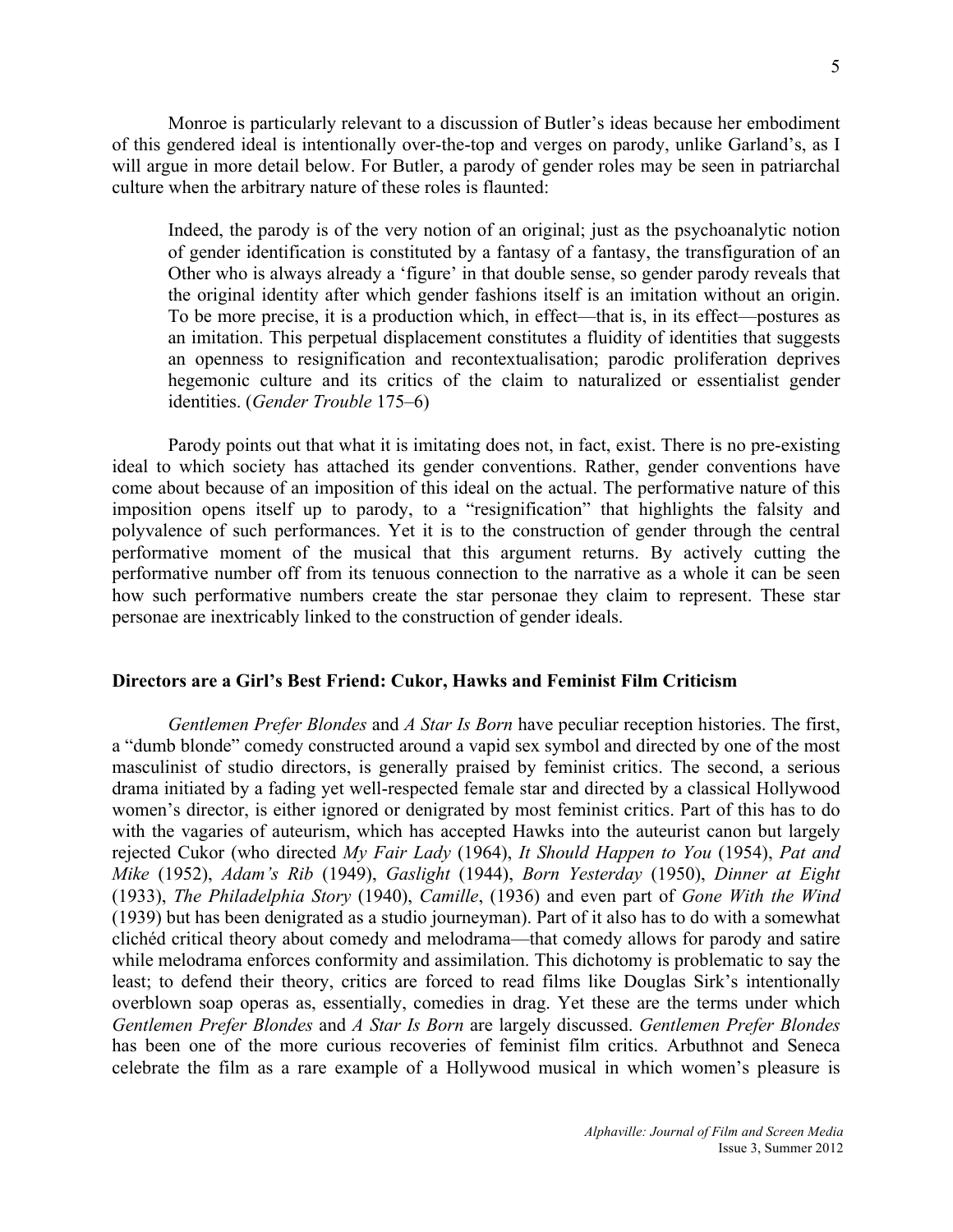directed at each other instead of at men (for example, the infamous gymnasium scene featured in *The Celluloid Closet* (1995)). Mast argues, for example, that Hawks' camerawork creates an "absolute spiritual symmetry" between Jane Russell and Marilyn Monroe (113, 62). Brackett somewhat bizarrely celebrates Howard Hawks for liberating female characters by turning them into active beings; Wise concurs, claiming that the Hawksian woman is never "effeminate" (121, 118). Mulvey's essay on *Gentlemen Prefer Blondes* sees it as a studio film that actually denies the male gaze and "exaggerates the uncertainty associated with feminine masquerade" through the unstable "persona" of Lorelei Lee, thus pointing out the ludicrousness of the persona itself (226).

The prevailing message, in other words, is that we should celebrate the women in Hawks's films because they are not, in conventional Hollywood terms, women. The director either transforms them into honorary men or satirises their screen image so that they become simultaneously a sex symbol and a parody of a sex symbol. But there are dissenting voices too: Turim argues that the gender satire in *Gentlemen Prefer Blondes* is in many ways a diversion, a tease which distracts the audience from noting the film's deeper ideological problems with the "category" of "Woman" (103, 106). It is this thread that I wish to take up by contextualising Monroe's performance in "Diamonds Are a Girl's Best Friend" in two ways. First, I want to explore the allure of the Monroe myth for the two purportedly postmodern musicals under consideration here. With Butler's notion of gender performance in mind, what, I ask, is the relationship of imitation to original at work in the generic blonde Roxie (Renée Zellweger) and in Satine's rendition of "Diamonds Are a Girl's Best Friend"? Second, how is the gender performativity of *Gentlemen Prefer Blondes* recontextualised by what I will argue is the much more subversive—and ultimately "postmodern"—performance by Garland in *A Star Is Born*?

### "**I'm Going to be a Celebrity––That Means Somebody Everyone Knows**"

Roxie Hart is supposed to be a mediocre singer and dancer and, even in her fantasy sequences, she is. Her big number, "Roxie", is framed by her conversation with Mama Morton, the prison matron played by singer Queen Latifah, about Roxie's plans after she is acquitted. This frame and the co-star are not incidental. For one, the audience's awareness of Queen Latifah as a highly successful musical performer casts Roxie (and, in turn, the musical novice Renée Zellweger) in a poor light. Later in the film, Mama Morton will colour and cut her hair into the same platinum blonde "Marilyn" style that Roxie sports. The image is comic because it reflects the flash-in-the-pan trendiness of Roxie's celebrity, but it also points to something more culturally disturbing, since "platinum blonde" signifies the white femininity that Mama Morton/Queen Latifah, who is of African American and Native American descent, obviously does not embody.

"Roxie" takes place in a world of blacks and whites. Zellweger's pale skin tone, diamond dress and blonde hair jump out from what is initially an empty black stage. She is first glimpsed as a reflection in the floor, the first of the mirror images that structure the song and point to the song's phantasmic nature but also to Roxie's humorously treated self-love. For all intents and purposes, Roxie sings "Roxie" for herself; she constructs her star image out of thin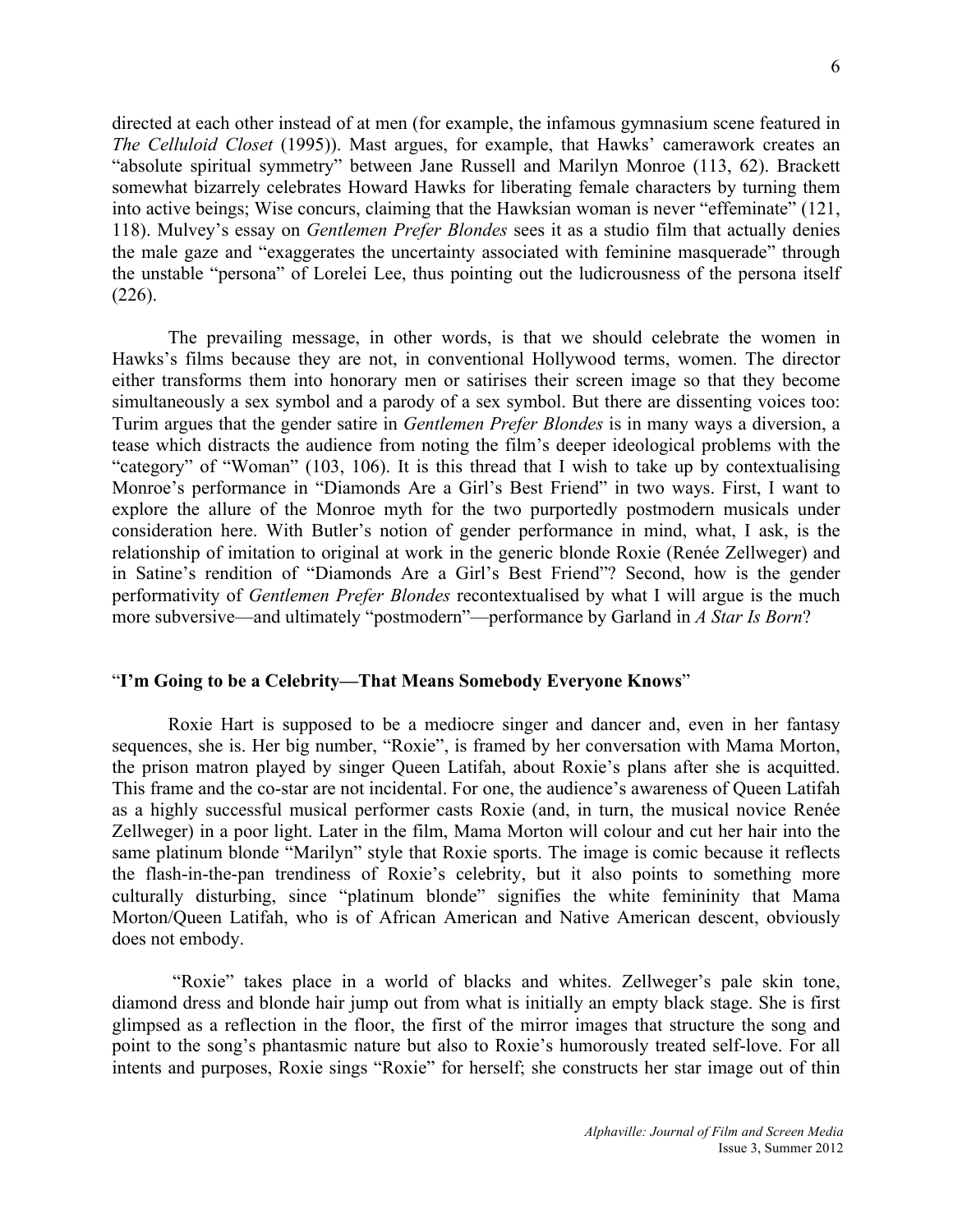air as a form of self-empowerment. The governing irony, of course, is the tawdriness of her imagination: the tacky red neon of her name in lights, the banal handsomeness of her male chorus. She believes herself to be the greatest thing ever to happen to vaudeville but is, at best, a minor talent with stage patter directly stolen from bad vaudeville. While she pictures Mama Morton as grossly sexual, sticking fingers into men's drinks and bumping and grinding to the music, she pictures herself as "aloof" and ethereal. Unlike the elaborately designed club in Mama Morton's big number, "When You're Good to Mama", the blank expanse of the stage in "Roxie" presents itself as classy and eternal––just as she perceives platinum blonde to be. In the end, she floats out of sight like an angel ascending to heaven.

The joke, of course, is on Roxie, since her aloof and ethereal demeanour is the most transparently inappropriate showbiz gimmick for a tacky "chatterbox". Her imagination makes her into a puppet ("We Both Reached for the Gun"), a sideshow act in a three-ring circus ("Razzle-Dazzle"), and a successful female singer ("All That Jazz"). When she pictures other female performers, she sexualises them to the same degree that she sexualises herself in "Roxie". What *Chicago* suggests, depressingly, is that even the blonde's utopian thinking is tawdry. More than that, it denies Roxie even the performance of self that might have been afforded Monroe. All she is left with is the adoption of generic conventions associated with her character type (the platinum blonde) and the capacity to play that off against other archetypes: the eroticised African-American woman, the morally questionable brunette, etc. Far from Butler's vision of gender performance as "imitations without originals", Roxie's performance is condemned merely to play on stereotypes, recycling the only images she (or the film) has of a female performer.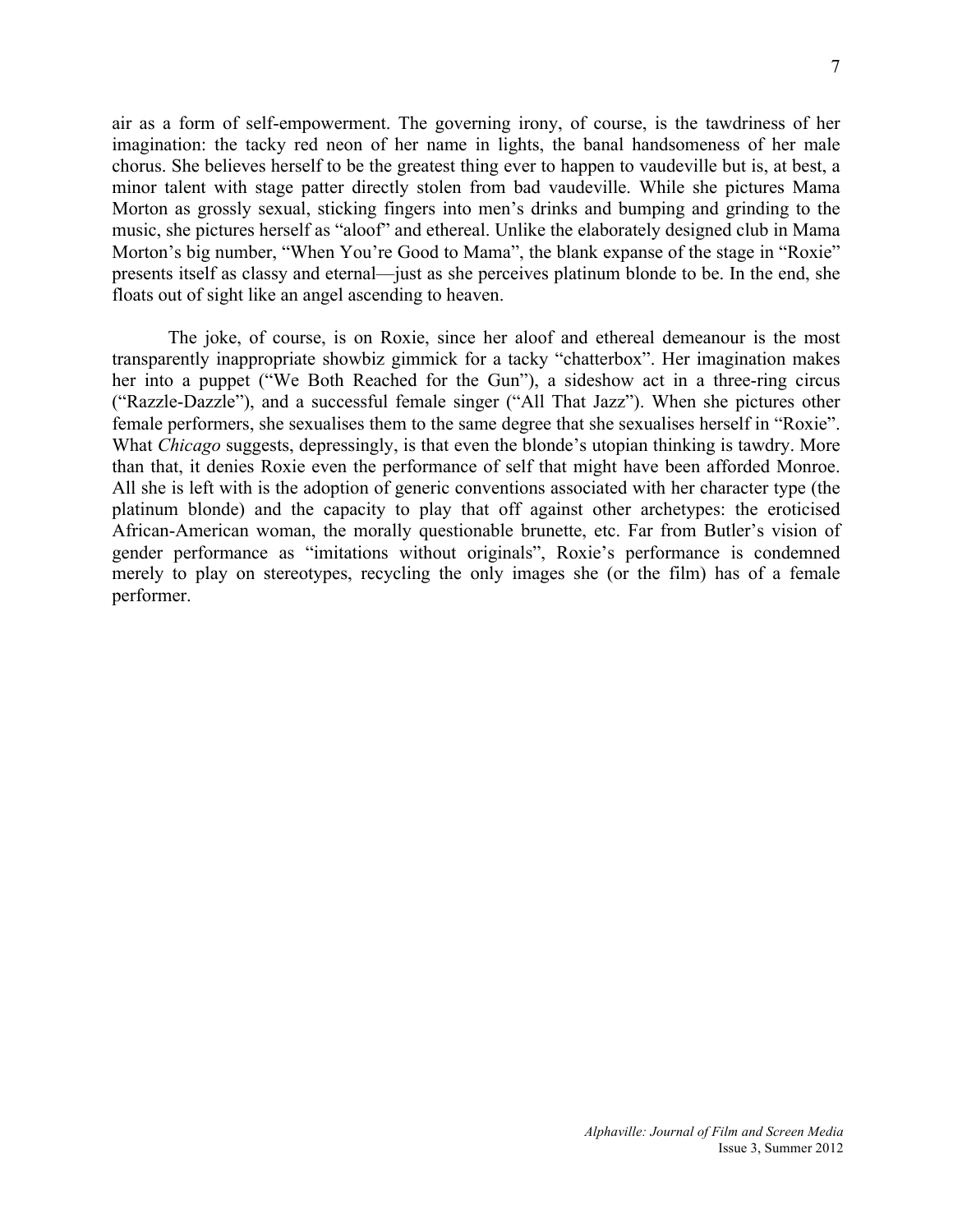

**Marilyn Monroe in "Diamonds Are a Girl's Best Friend" (***Gentlemen Prefer Blondes***); Renée Zellweger in "Roxie" (***Chicago***)**

Kidman's rendition of "Diamonds Are a Girl's Best Friend" is of course meant to evoke Monroe, but in a form refracted by Madonna's "Material Girl" video, itself a parodic take on Monroe. If Monroe's iconic image centres on passivity and a comic ignorance of her sexuality, Madonna foregrounds an ironic self-awareness in which her sexuality is both asserted and knowingly over-played. Interestingly, Satine's entrance scene actually embodies both personae. While the song summons Monroe, the more direct sexuality of Kidman's rendition and her more boisterous, eroticised physical movements during the song suggest Madonna (an allusion made concrete by an excerpt from "Material Girl"). Two apparent opposites in gender performance oblivious passivity and active parody—are juxtaposed.<sup>2</sup>

In stark contrast to Roxie, who starts her big number as a reflection in the floor and ends it by ascending to the sky, Satine descends from the rafters as the goddess of the carnival run by Harold Zidler (Jim Broadbent) and finishes her number by falling to the floor. The audience is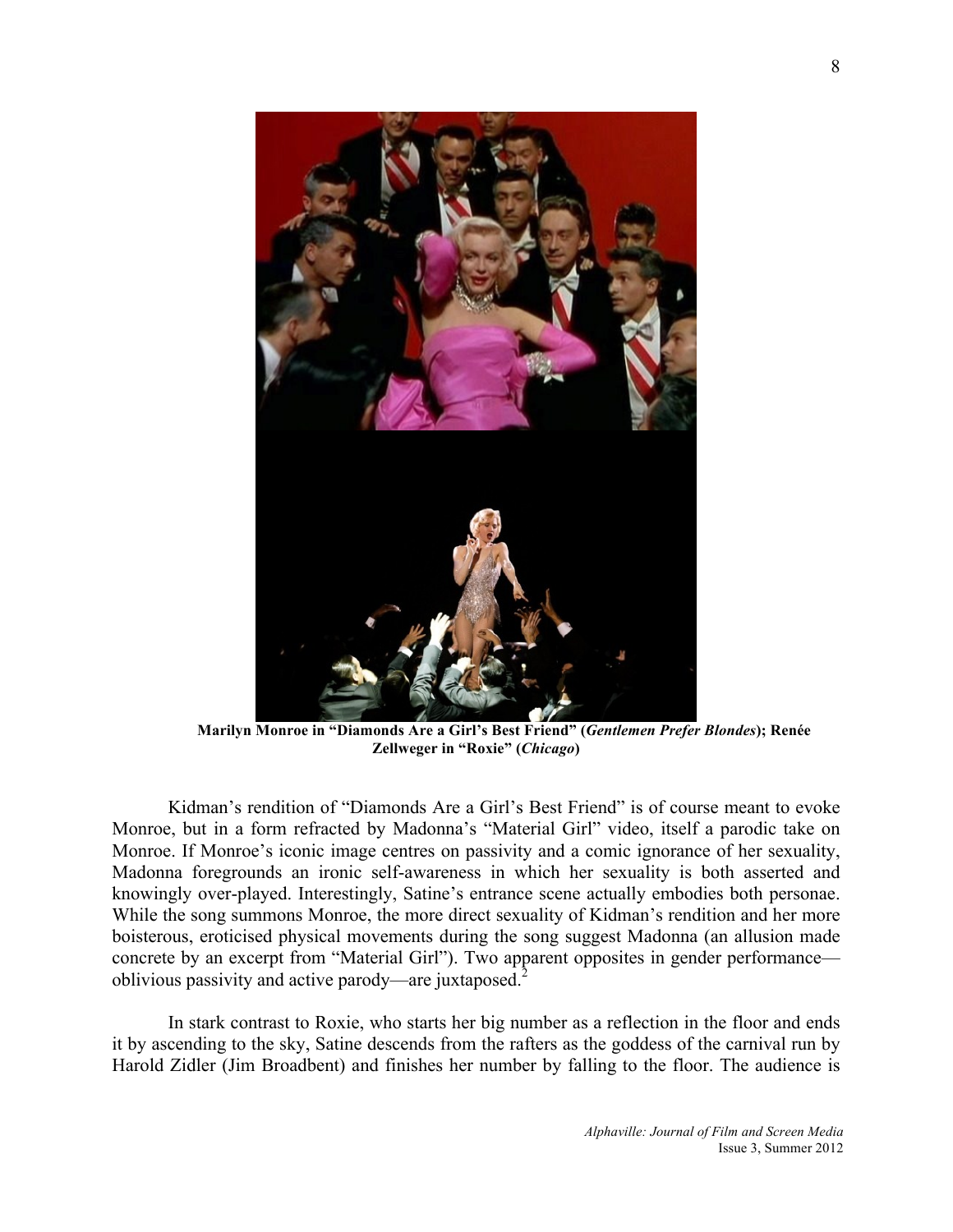also reminded that, unlike Roxie, Satine is not her own narrator; the scene cuts to shots of Christian (Ewan McGregor) watching her initial arrival and of him writing the story on his typewriter. She is narrativised and commodified even before she appears; she is referred to as the "Sparkling Diamond" and so equated not only with the song but with wealth and status. More subtextually, she is associated with the same white femininity as Roxie's, not only via platinum blonde imagery (Monroe and "Material Girl" Madonna) but through the extreme paleness of Kidman's skin in the reflective light. This whiteness is highlighted by the contrast with the "Diamond Dogs", the darker-haired and darker-skinned women who serve as her back-up singers, and by Satine's eventual rescue by the black servant at the Moulin Rouge. Kidman's whiteness is also marked by the contrast between her diamond costume and the black tuxedos of the (white) men who offer her gifts and the occasional fondle. Again, it is the ethereal white woman who is commodified for male consumption. This time, though, the vehicle is not her own projected fantasies but the machinations of Zidler and the narration of the writer.

*Moulin Rouge!* seems like a more sophisticated play on genre than *Chicago*. Not only does its use of older songs allow it to instantly appropriate cultural meanings, but its more developed visual scheme and highly stylised acting open the way for a more deconstructive approach. Kidman as Satine is obviously playing up her role as sex kitten, pouting on cue at Zidler's offer of diamonds and whispering to him about her plans for the Duke (Richard Roxburgh). Satine is neither innocent nor oblivious but a somewhat willing player in her own objectification and commodification; her mistaking of Christian for the Duke is as much Zidler's fault as her own. The pantomimed sexual harassment between Satine and Zidler (actualising the lyric about the "hard-boiled employer") mocks the nature of this spectacle at the same time it takes its place within it. If she is being used, she also fully intends to use the Duke for her own ends. Unlike Roxie, Satine's hopes of being a successful "legitimate" performer are at least partially supported by the obvious enjoyment of her current audience. Her momentary conference with Zidler on what "type" will appeal to the Duke (invoking several different stereotypes of femininity) is the film's own commentary on its invocation of Monroe and other star personae.

A problem with *Moulin Rouge!* as a postmodern film is that, while it attempts to mock melodrama by pushing every moment past the limits of verisimilitude, it also attempts to recover melodrama by revealing a layer of genuine emotion which separates Satine and Christian from the artificiality of the Moulin Rouge and, by extension, the over-produced spectacle of the musical genre. This attempt at genuine emotion relies on the deployment of a feminine stereotype which is not mocked––what might be described as the hooker with a heart of gold. It is a stereotype of hidden sincerity not unlike the archetype behind Lorelei Lee, Roxie Hart and Vicki/Esther (Judy Garland) in *A Star Is Born*: the girl performer trying to find real love. While "Diamonds Are a Girl's Best Friend" parodies Hollywood femininity in its joking invocation of Monroe and Madonna and in the ironic self-awareness of Kidman as Satine, her sexualised role as "Sparkling Diamond" also attempts to set up a version of Satine that is not ironic. But the only narrative convention which allows for this is the same narrative convention that the film supposedly deconstructs. The postmodern star performance, which playfully references earlier icons, fails when the ironic detachment from those icons breaks down. Through the course of the film, Kidman arguably becomes Monroe (and Garbo and Dietrich, actresses whose performances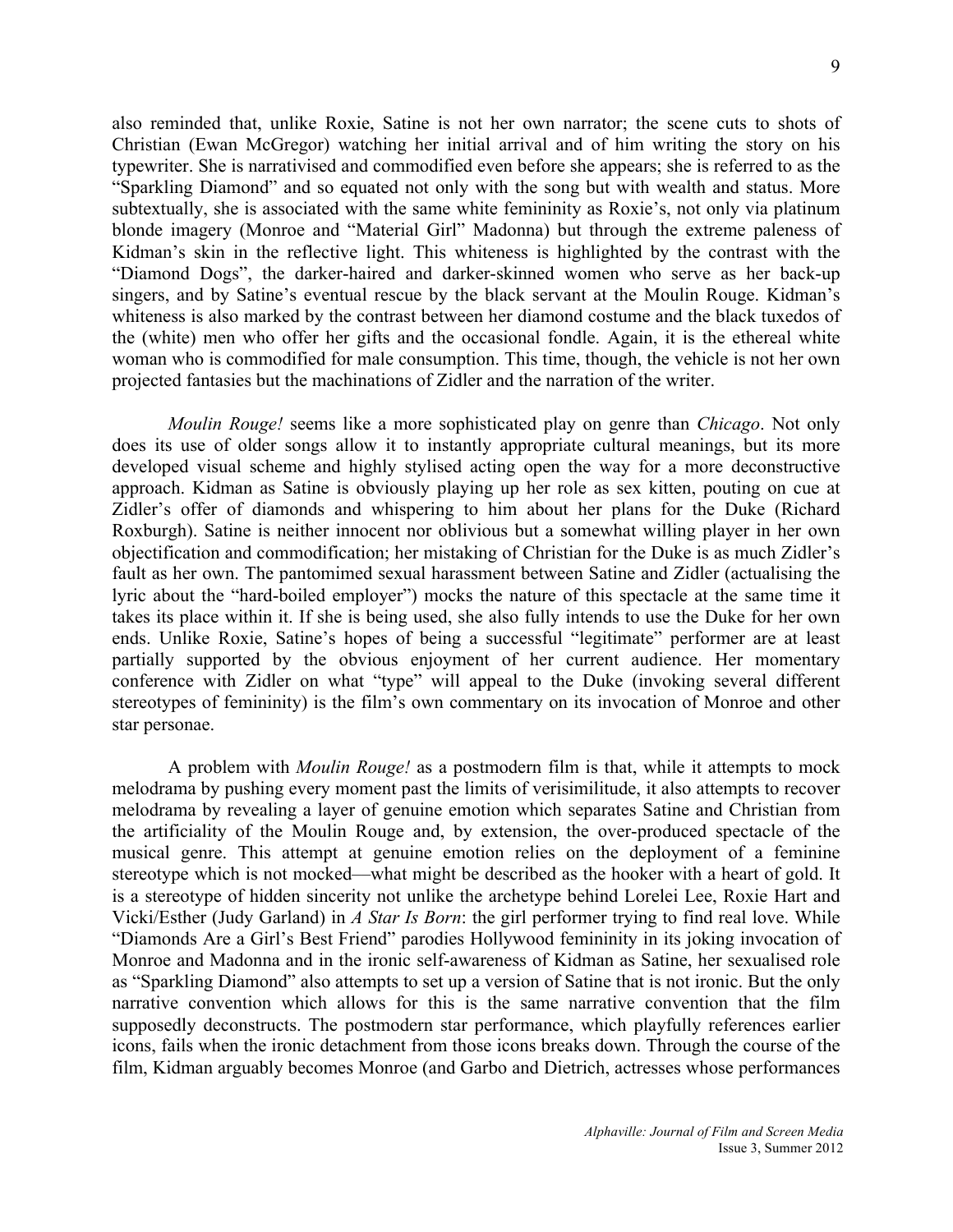of femininity are also evoked by Kidman in the film) merely repeating the gendered roles that they performed. The hyperbolic nature of the film paradoxically serves to underline the melodrama rather than subvert it.

# **Norma Jean Baker and Frances Gumm Will Not Be Seen Tonight**<sup>3</sup>

So if the consciously postmodern musical falls short of deconstructing the gendered star persona precisely because it imitates the original it had seemed to subvert, what of the original itself? How does the star performance in the studio musical operate? A central part of the answer is that the star persona being invoked is not that of another star but that of the star performing: Monroe plays at being Monroe and Garland plays at being Garland. Rather than repeatedly refer back to another icon, they play their own iconic status for parody. They also get to play this parody within a film that is not stylised to mock its own generic conventions and predetermined to mock its own stars from the outset.

Despite its mythic status in film history, Monroe's rendition of "Diamonds Are a Girl's Best Friend" is pronouncedly and intentionally tacky. Sung for an aristocratic French audience (and for Monroe's nebbish suitor), it takes place on a bright red stage on which women in bizarre black fetish-wear form human candelabras. Monroe is surrounded by mannequin-like handsome (white) men in black tuxedos, her hair and skin gleaming against the garish background, just like Zellweger and Kidman. Allusions to burlesque abound: coquettish fans, evening gloves, a belt of diamonds tossed to the audience like discarded attire, not to mention the score, with its raunchy brass interjections. Like burlesque, too, the tone is parodic and teasing. At one point a smoky shaft of light illuminates Monroe as she sways her hips and vocally imitates a burlesque brass "doo-wa", echoed in falsetto voice by the male chorus. In spite of a moderately low-cut neckline, Monroe's pink dress is not deliberately provocative and revealing compared, for instance, to the dresses Monroe wears in other numbers of the film; and although she provocatively touches her long glove in a way that may suggest a strip-tease, she never removes it or anything else.

She races up and down stairs to escape from her packs of hungry suitors (carrying bright red cardboard hearts in their hands) and swats them away with her hand and a fan. Her first real line in the song is a repeated operatic trill on "No"––she is the ethereal platinum blonde goddess, not quite aware of how her demeanour drives men wild but willing to punish them for being attracted to her (one is reminded of Roxie's line about the "great big world-full of no" in "Roxie"). However, everything is not-so-subtly mocked by the burlesque tone of her performance; her broad arm gestures and breathy delivery parody the Monroe persona at the same time as it is being acted out on the stage. The audience is implicated in the men flocking around her, who are all willing to shoot themselves in the head rather than live without her. The grim nature of this suicidal pantomime mocks not only the goddess persona but the useless, passive men that surround Monroe's character in the film (one of whom watches her performance).

One of the curious things about the performance is that it is never quite clear to whom Monroe is singing; she does not exclusively address the song to the male chorus around her and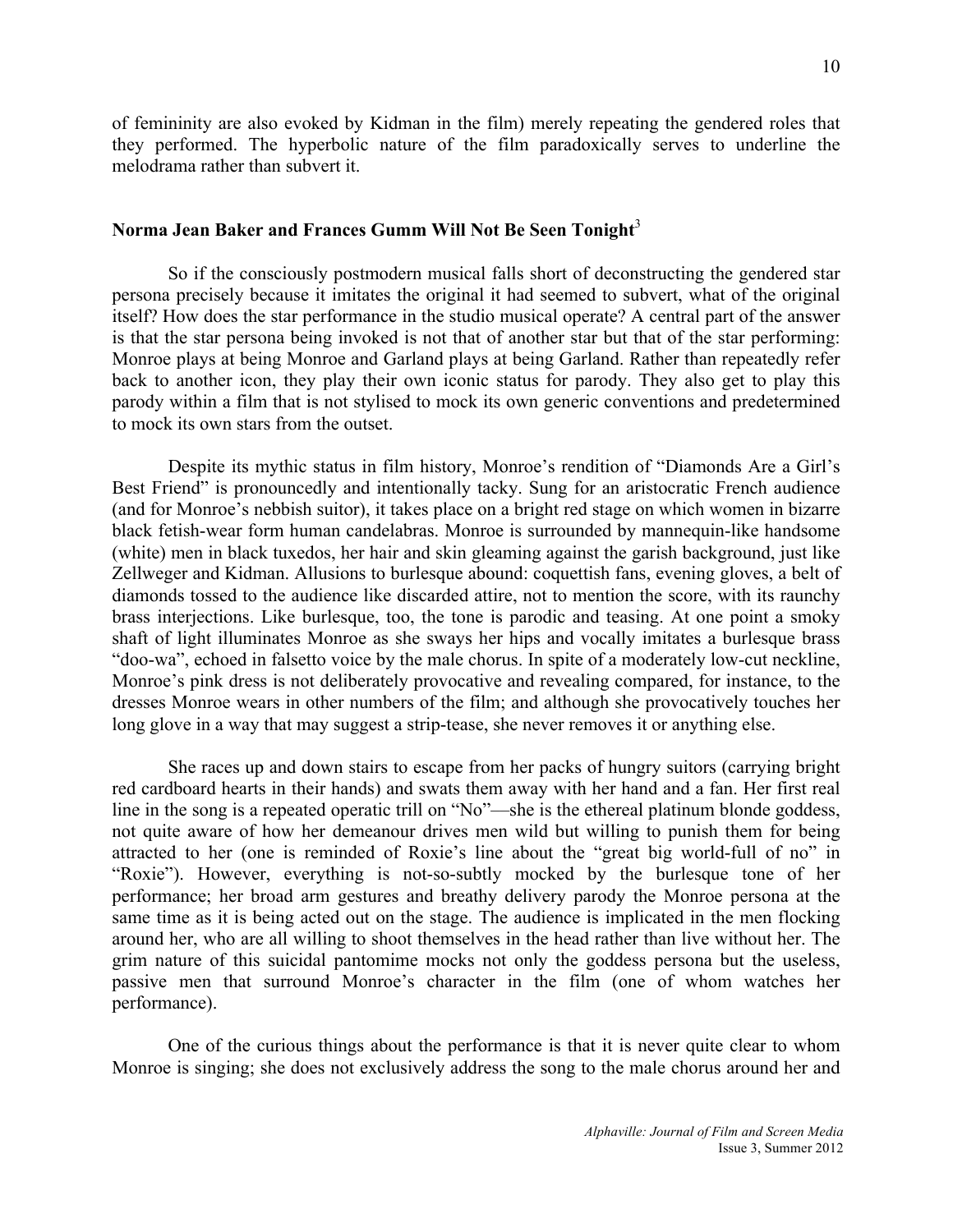rarely looks directly towards the audience until later in the number. In fact, she breaks the naturalistic frame by singing directly to the camera. When she does sing to an on-stage audience it is to a group of women dressed in pink ballet uniforms and with black stockings pulled over to obscure their faces. Implicitly, Monroe is invoking the persona of the gold-digger––giving other women advice on how to manipulate men––but the performance deconstructs this persona in the stressed anonymity of the other women. Apparently, Marilyn can give advice on to how to be Marilyn but there will only ever be one of her; all the other women are secondary.

Yet "Diamonds Are a Girl's Best Friend" repeatedly moves her into different stereotypes––aristocratic goddess, tease, gold digger, even the "dumb blonde". It is the multiplicity of stereotypes involved and the audience's attempt to equate all of these contradictory impulses (for example, the lyrics' sophisticated greed with Monroe's breezy lack of self-awareness) that challenges any simple gendered reading of the moment. Is she kidding or not? Although she grasps at the diamonds offered to her, she also throws them back in the men's faces. The entire number plays as a destabilising of the Monroe persona itself; the woman who is not quite aware of the effect she has on men and sells her sex appeal without becoming a prostitute is both celebrated and mocked.

Compared with the loud showstoppers "Roxie" and "Diamond's Are a Girl's Best Friend", Judy Garland's "The Man that Got Away" in George Cukor's *A Star Is Born* is a very different type of number. It is a blue torch song about lost love. Its placement within the larger narrative makes little sense, since Garland sings about losing a man in the scene where she first finds him. Even its performative purpose within the scene is strange. Ostensibly meant to convince Norman (James Mason) that Esther/Vicki is a genuine talent and not just the flashy performer from the opening show, the scene has her seduce a man by talking about how she was abandoned by one. While musicals usually feature lovers attracted by the sunny happiness of the other partner; here both characters are depressives. The typical musical heroine is plucky and determined but, in this number at least, she is suicidal and despondent. The choice is telling, since audiences in 1954 would be well aware of Garland's publicised suicide attempts and the mental problems that had sidetracked her career.

Curiously, Judy Garland had as much or more in common with the character of Norman Maine (and, by extension, with "The Man that Got Away") than with the character of Esther: Garland and Maine both saw meteoric highs and lows in their careers, both had substance abuse problems, both were notoriously unreliable on a set, etc. The fact that Garland and Sidney Luft, Garland's husband and the film's producer, chose *A Star Is Born* as her comeback vehicle suggests a high degree of awareness of how Garland was perceived by the public. This choice projected Garland's life story onto the male protagonist of the film as well as onto her own role. The audience is encouraged to find parallels, but is also faced with an unusual split in a Hollywood film, in which the male character is feminised and the female character is masculinised within the narrative through the star persona.

Though for years she cranked out formulaic films while under contract, Garland gained a larger degree of control over her own career with the huge success of her stage shows during the four-year absence from films that preceded *A Star Is Born*. In fact, it was her stage success which

11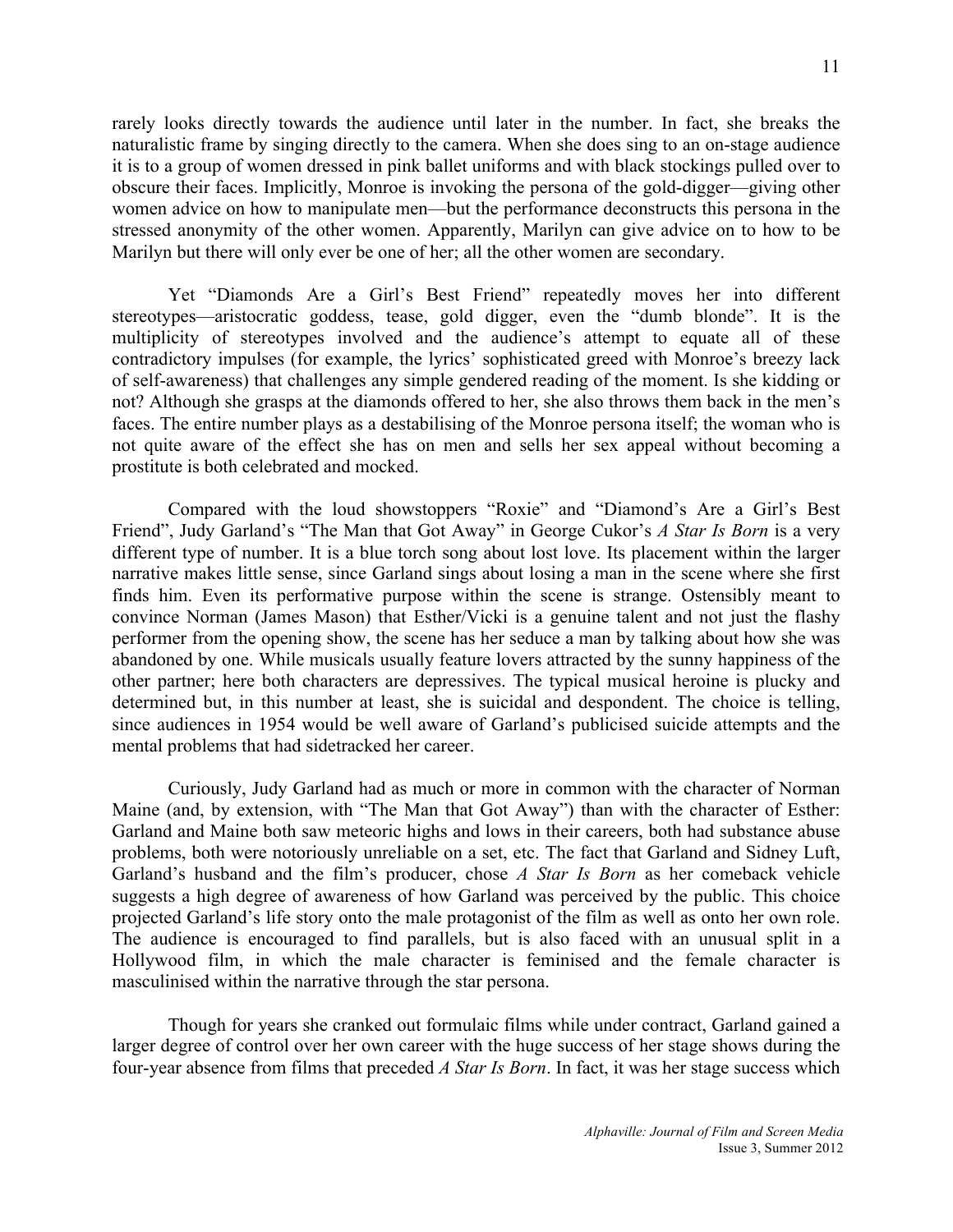led to offers of a return to the screen: plans for *A Star Is Born* were proposed by close contacts and by Luft. Luft and Garland had considerable say in the selection of the director, the songwriters and much else. Obviously, the project of remaking the 1937 melodrama as a musical took account of Garland's talents, but the re-moulding of the earlier film went farther than that: the actress and screenwriter Moss Hart consciously worked on integrating stories and incidents from Garland's own life into the script (Haver 45).4 *A Star Is Born* represented for Garland a chance to create a persona for herself instead of being supplied with one. Interestingly, this happens not through the narrative but through the musical numbers. It is in performance that Garland subverts the role created for herself. Musicals, particularly star-driven musicals, highlight performance in a way that no other genre does: they are structured around the intermittent breaking of the narrative for a song and dance that both stresses and fragments femininity.

"The Man that Got Away" is structured and filmed as the antithesis of the normal star performance: it is intimate and introspective rather than public and explosive, it is moodily lit and relatively static rather than bright and dynamic, and it highlights not only the individual performer but the ensemble of which she is a part by starting with the entire group improvising and almost always showing Garland in spatial relation to the instrumentalists. In many ways, it is not filmed as a seduction scene; Garland seems unaware of Mason's presence until the end, singing at first to the trombone player, then to the pianist, and then mostly staring into space. Her outfit could hardly be more conservative: it is dark, covers almost every square inch of skin and, unlike Monroe's dress, does nothing to highlight Garland's cleavage.

Unlike the other three star performers, Garland's femininity and race are not particularly emphasised; if anything, the blues-club atmosphere and smoky lighting move the brunette Garland even farther away from the extreme whiteness of the platinum blondes and Kidman. She is presented as one of the "boys", just another performer sitting around and playing for her own pleasure. In the absence of a (visible) audience, she does not commodify herself in the way that Monroe, Kidman and Zellweger all do to varying degrees. This is a striking reversal of gender roles in the musical genre, which conventionally features performances in which men perform for their own pleasure or for the pleasure of other men, but which requires that women perform for an audience that normally includes men.

Even in her seduction scene Garland is not performing the expected generic role of the woman. She doesn't dance or sing for the men's pleasure and her only movements during the song consist of walking back and forth and a few hand gestures. As her star persona lacks the overt sexuality of Monroe's, with no consequent anticipation of a striptease routine, Garland gets to play around with the ambivalences of gender in performance. Though she is ostensibly supposed to be playing the naive ingénue, her world-weary vocal delivery and the strange darting eye gestures and physical tics suggest the "neurotic woman" persona that was starting to attach itself to her. By simultaneously suggesting a sequence of rigidly codified female roles––girl singer, ingénue, male-identified woman, seductress, neurotic––and at the same time supporting and subverting them through reference to her off-screen persona, Garland becomes the woman that got away from the easy stereotypes of the star and studio system.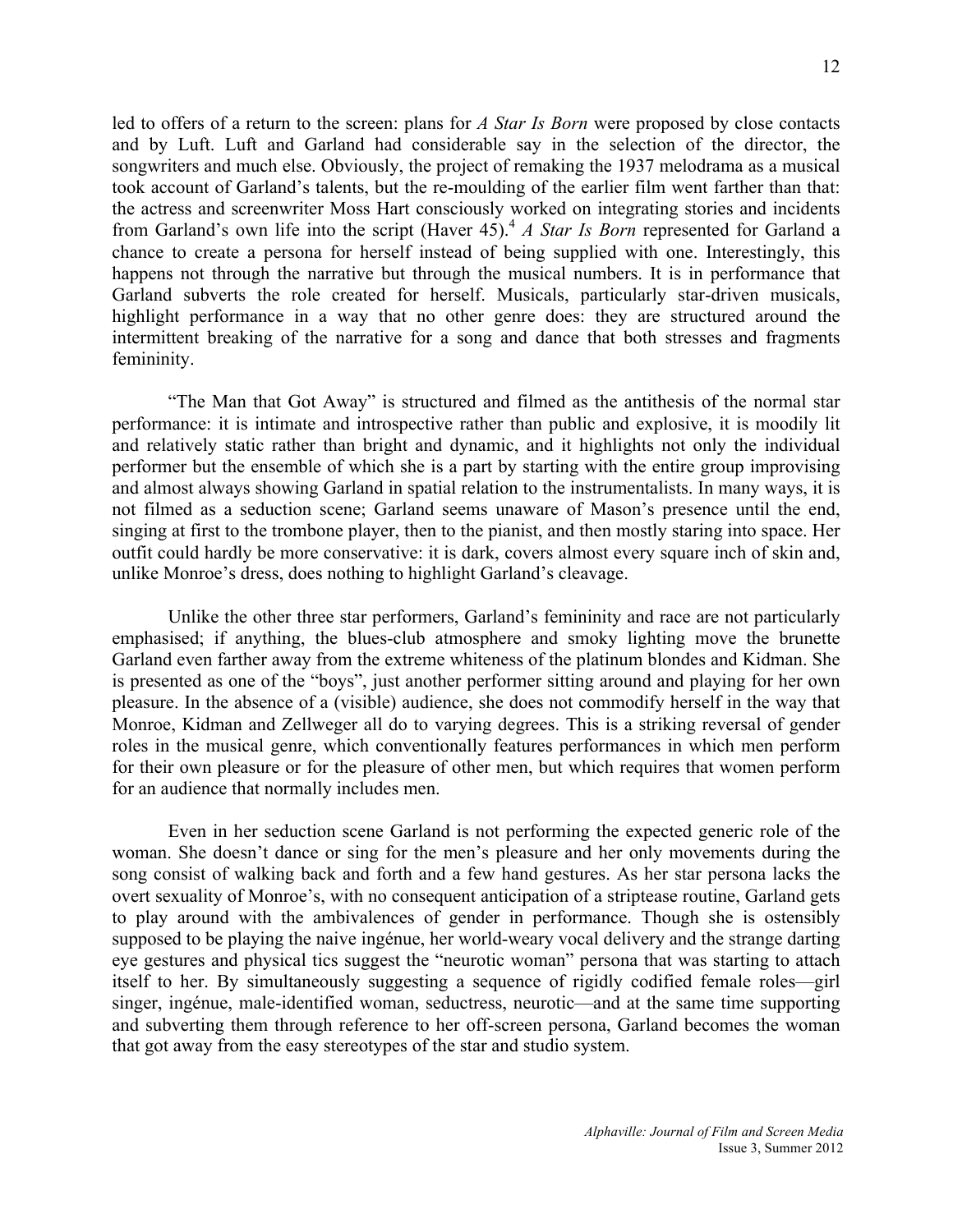# **Always Already Postmodern**

The "star performance" of a female star, particularly one by an actress playing a performer within the narrative itself, represents a combustible mixture of assumptions about gender, power and identity. Through song and dance, icons such as Monroe and Garland were able to satirise and question public assumptions about themselves as well as stereotypes about women. The consciously postmodern musical, which attempts to mock the very form and convention of the genre it revisits, seems haunted by the classic musical, with implications for its own star performers. Far from the kind of Butlerian performative parody in which imitation lacks an original, gender performance in the postmodern musical seems to revive the essential truths that its models had questioned.

#### **Notes**

<sup>1</sup> On the recent revival of the film musical, see John Kenneth Muir, *Singing a New Tune: The Rebirth of the Modern Film Musical, from* Evita *to De-Lovely and Beyond*; Michael Dunne, *American Film Musical Themes and Forms*; and Kay Kessler, *Destabilizing the Hollywood Musical: Music, Masculinity and Mayhem*.

 $2 \text{ Monroe}$  is almost more of a presence during the initial seduction scene with her young lover, in which her breathy voice and physical movements are imitated for a stereotypical "dumb blonde" comedy scene of mistaken identity and seduction.

<sup>3</sup> Marilyn Monroe was born Norma Jeane Mortenson (but Mortenson was soon after changed to Baker) to Gladys Pearl Baker (née Monroe). Judy Garland was born Frances Ethel Gumm.

 $4\,$  Of course, much of the remake, including most of the basic narrative structure, is directly borrowed from the original. Haver also notes the influence of Cukor's *What Price Hollywood?*, a 1932 melodrama in which a rising actress is helped and then ruined by a suicidal, alcoholic director (43–4). Still, *A Star Is Born* represents an unusually self-determined and autobiographical project for a star under the studio system.

# **Works Cited**

"All That Jazz". *Chicago: Music from the Motion Picture.* John Kander and Fred Ebb (comp.). Sony, 2003. CD.

*Analyze This*. Dir. Harold Ramis. Warner Bros., 2004. Film.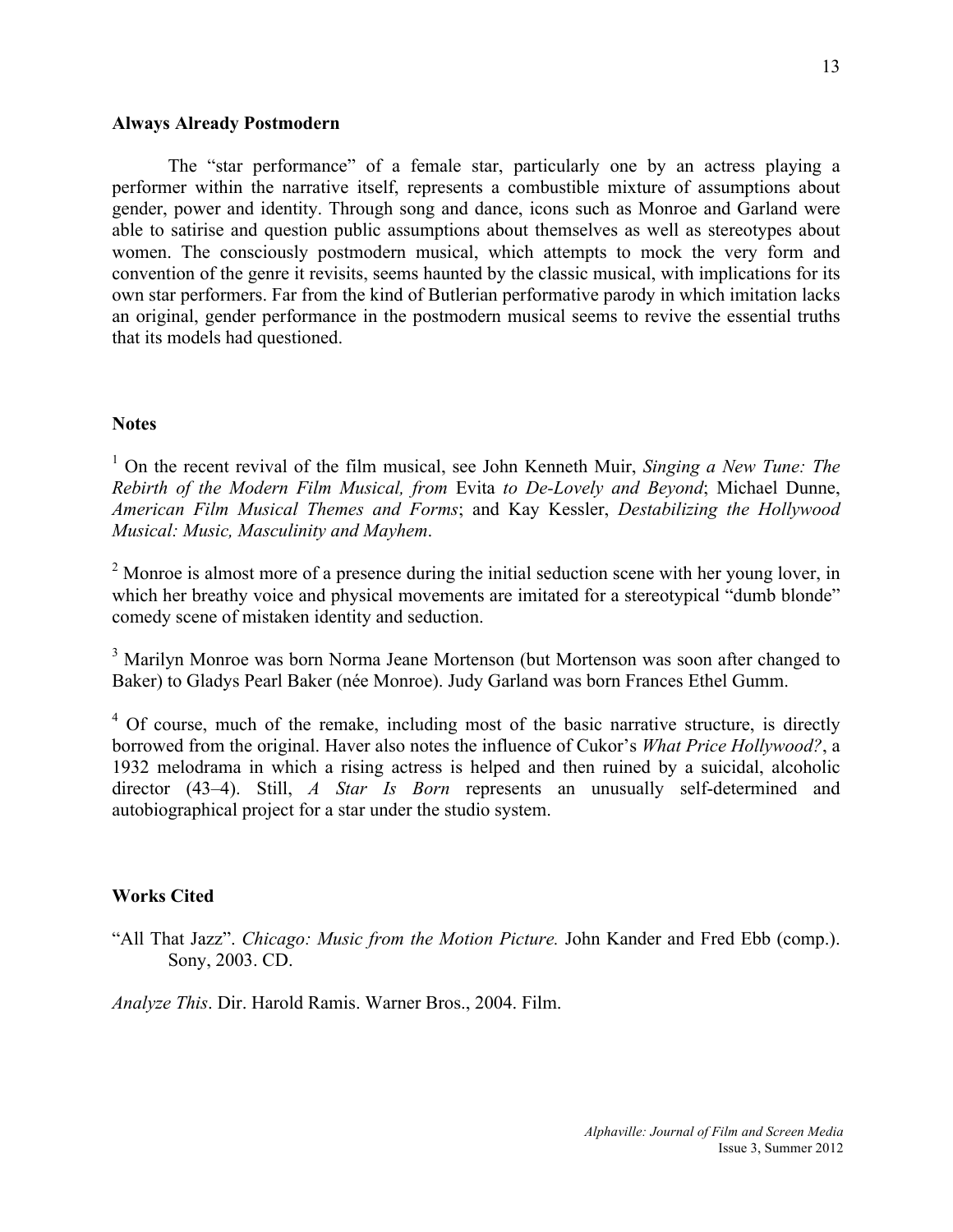- Arbuthnot, Lucie, and Gail Seneca. "Pre-Text and Text in *Gentlemen Prefer Blondes*". *Issues in Feminist Film Criticism*. Ed. Patricia Erens. Bloomington: Indiana UP, 1990. 112–25. Print.
- Bernardoni, James. *George Cukor: A Critical Study and Filmography*. Jefferson, N.C.: McFarland & Company, 1985. Print.
- Blake, Richard. "Certainly Chicago". *America* 188.11 (2003): 23–4. Print.
- Bowman, James. "Sneak Attack: Hollywood vs. History". *American Spectator* 34.6 (2001): 116– 18. Print.
- Brackett, Leigh. "A Comment on 'The Hawksian Woman'". *Howard Hawks, American Artist*. Ed. Jim Hillier and Peter Wollen. London: BFI Publishing, 1996. 120–2. Print.
- Britton, Andrew. "Stars and Genre". *Stardom: Industry of Desire*. Ed. Christine Gledhill. New York: Routledge, 1991. 198–206. Print.
- Butler, Judith. "Gender is Burning: Questions of Appropriation and Subversion". *Film Theory: Critical Concepts in Media and Cultural Studies.* Vol. 3. Ed. Philip Simpson, Andrew Utterson, and K.J. Shepherdson. New York: Routledge, 2004. 249–66. Print.
- ---. *Gender Trouble: Feminism and the Subversion of Identity*. New York: Routledge, 1999. Print.
- Carey, Gary. *Cukor & Co.: The Films of George Cukor and his Collaborators*. New York: The Museum of Modern Art, 1971. Print.
- *The Celluloid Closet*. Dir. Rob Epstein and Jeffrey Friedman. Sony, 1995. Film.

*Chicago*. Dir. Rob Marshall. Miramax Home Entertainment, 2004. DVD.

Cukor, George, dir. *Adam's Rib*. Loew's, 1949. Film.

- ---. *Born Yesterday*. Columbia Pictures, 1950. Film.
- ---. *Camille*. Metro-Goldwyn-Mayer Studios, 1936. Film.
- ---. *Dinner at Eight*. Metro-Goldwyn-Mayer Studios, 1933. Film.
- ---. *Gaslight*. Metro-Goldwyn-Mayer Studios, 1944. Film.
- ---. *It Should Happen to You*. Columbia Pictures. 1954. Film.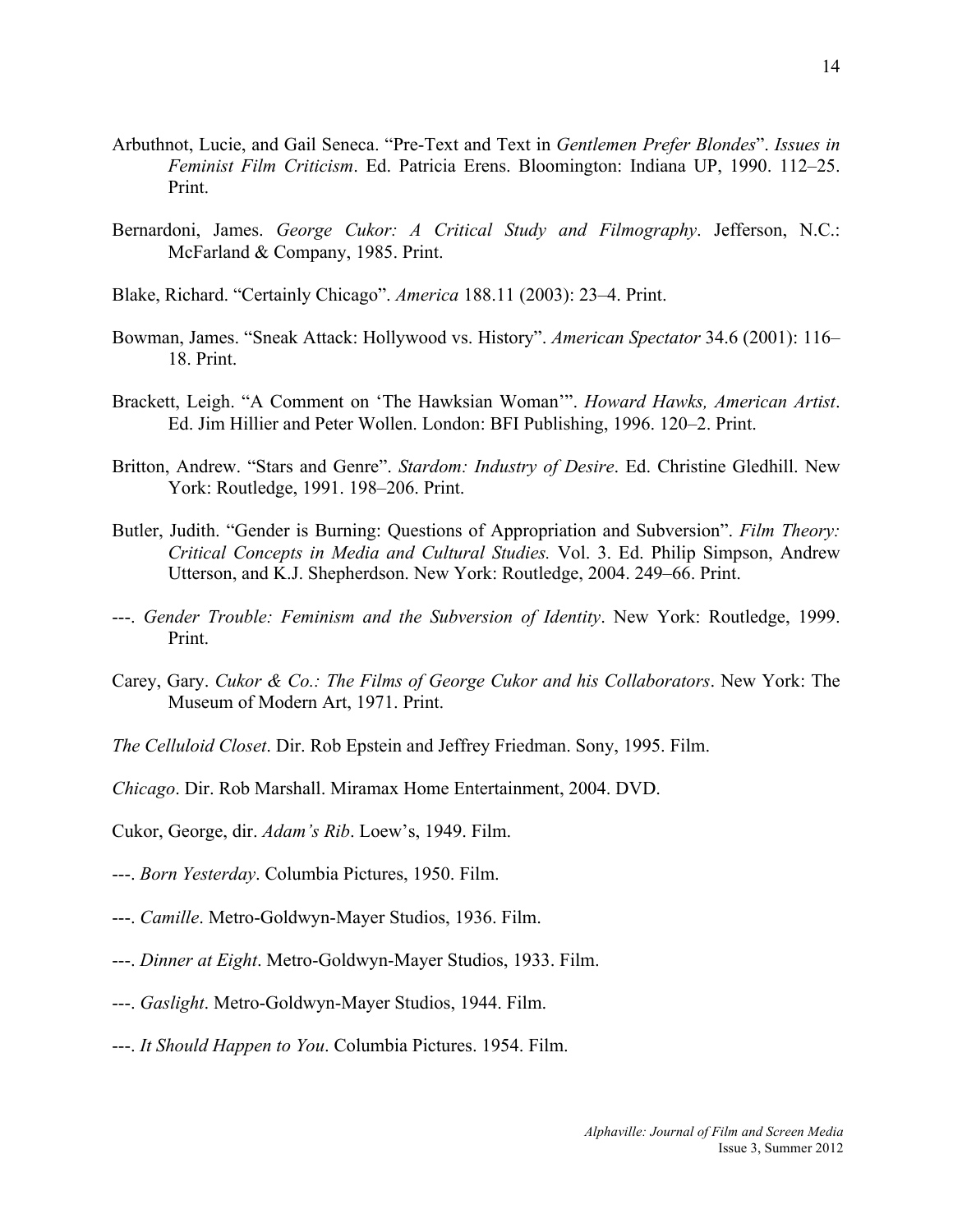- ---. *My Fair Lady*. Warner Bros. Pictures, 1964. Film.
- ---. *Pat and Mike*. Metro-Goldwyn-Mayer, 1950. Film.
- ---. *The Philiadelphia Story*. Metro-Goldwyn-Mayer, 1940. Film.
- ---. *What Price Hollywood?*. RKO Pathé Pictures, 1932.
- "Diamonds Are a Girl's Best Friend". *Gentlemen Prefer Blondes.* Jule Styne (comp.). Twentieth Century Fox, 2001. DVD.
- Drabelle, Dennis. "Macho Genius". *Civilization* 4.2 (1997): 56–62. Print.
- Dunne, Michael. *American Film Musical Themes and Forms*. London: McFarland, 2004. Print.
- Dyer, Richard. "Monroe and Sexuality". *Women and Film*. Ed. Janet Todd. New York: Holmes & Meier, 1988. 69–96. Print.
- ---. "*A Star is Born* and the Construction of Authenticity". *Stardom: Industry of Desire*. Ed. Christine Gledhill. New York: Routledge, 1991. 132–40. Print.
- *Gentlemen Prefer Blondes*. Dir. Howard Hawks. Twentieth Century Fox, 1953.. Film.
- *Gone With the Wind.* Dir. Victor Fleming, George Cukor (uncredited), Sam Wood (uncredited). Selznick International Pictures, 1939. Film.
- Green, Philip. *Cracks in the Pedestal: Ideology and Gender in Hollywood*. Amherst: University of Massachusetts Press, 1998. Print.
- Harris, Thomas. "The Building of Popular Images: Grace Kelly and Marilyn Monroe". *Stardom: Industry of Desire*. Ed. Christine Gledhill. New York: Routledge, 1991. 40–4. Print.
- Haskell, Molly. *From Reverence to Rape: The Treatment of Women in the Movies*. 2<sup>nd</sup> ed. Chicago: University of Chicago Press, 1987. Print.
- Haver, Ronald. *A Star is Born: The Making of the 1954 Movie and Its 1983 Restoration*. New York: Applause, 2002. Print.
- Jameson, Fredric. "Postmodernism, or The Cultural Logic of Late Capitalism". *The Jameson Reader*. Ed. Michael Hardt and Kathi Weeks. Oxford: Blackwell, 2000. 188–232. Print.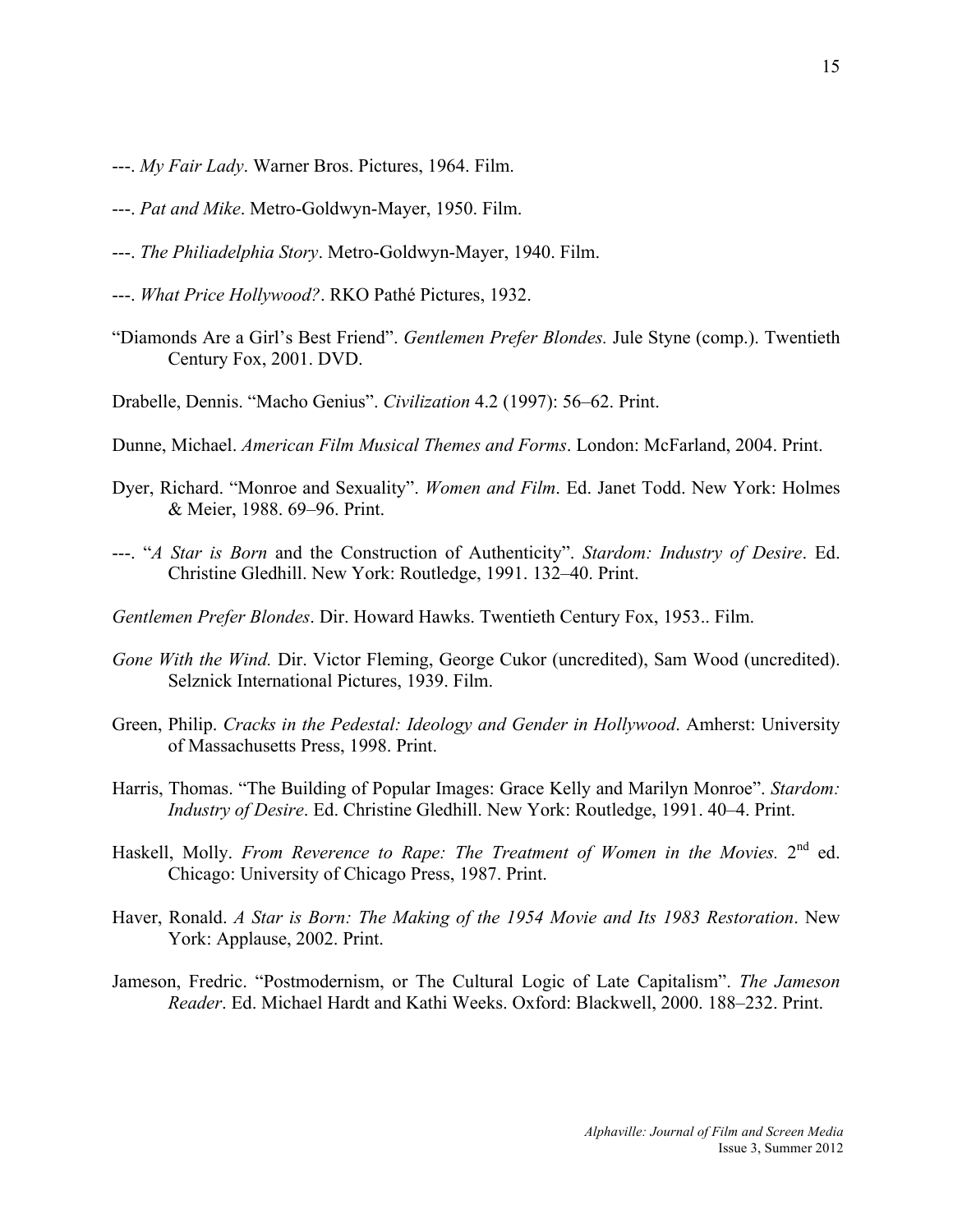- Johnston, Claire. "Women's Cinema as Counter-Cinema". *Film Theory: Critical Concepts in Media and Cultural Studies*. Vol. 3. Ed. Philip Simpson, Andrew Utterson, and K.J. Shepherdson. New York: Routledge, 2004. 183–192. Print.
- Kaufman, Gerald. *Meet Me in St. Louis*. London: BFI Publishing, 1994. Print.
- Kessler, Kay. *Destabilizing the Hollywood Musical: Music, Masculinity and Mayhem*. New York: Palgrave Macmillan, 2010. Print.
- Kolker, Robert Phillip. "Woman as Genre". *Women and Film*. Ed. Janet Todd. New York: Holmes & Meier, 1988. 130–49. Print.
- Laing, Heather. "Emotion By Numbers: Music, Song, and the Musical". *Musicals: Hollywood and Beyond*. Ed. Bill Marshall and Robynn Stilwell. Exeter, England: Intellect, 2000. 5– 13. Print.
- Lambert, Gavin. *On Cukor*. New York: Putnam, 1972. Print.
- MacKinnon, Kenneth. "'I Keep Wishing I Were Somewhere Else': Space and Fantasies of Freedom in the Hollywood Musical". *Musicals: Hollywood and Beyond*. Ed. Bill Marshall and Robynn Stilwell. Exeter, England: Intellect, 2000. 40–6. Print.

"The Man that Got Away". *A Star is Born (Expanded 1954 Film Soundtrack).* Sony, 2004. CD.

Mast, Gerald. *Howard Hawks, Storyteller*. New York: Oxford University Press, 1982. Print.

"Material Girl". Dir. Mary Lambert. Sire Records, 1985. DVD.

*Moulin Rouge!*. Dir. Baz Luhrmann. Fox Studios, 2001. Film.

- Muir, John Kenneth. *Singing a New Tune: The Rebirth of the Modern Film Musical, from* Evita *to De-Lovely and Beyond.* New York, Applause Books, 2005. Print.
- Mulvey, Laura. "*Gentlemen Prefer Blondes*: Anita Loos/Howard Hawks/Marilyn Monroe". *Howard Hawks, American Artist*. Ed. Jim Hillier and Peter Wollen. London: BFI Publishing, 1996. 214–29. Print.
- "Razzle-Dazzle". *Chicago: Music from the Motion Picture.* John Kander and Fred Ebb (comp.). Sony, 2003. CD.
- "Roxie". *Chicago: Music from the Motion Picture.* John Kander and Fred Ebb (comp.). Sony, 2003. CD.